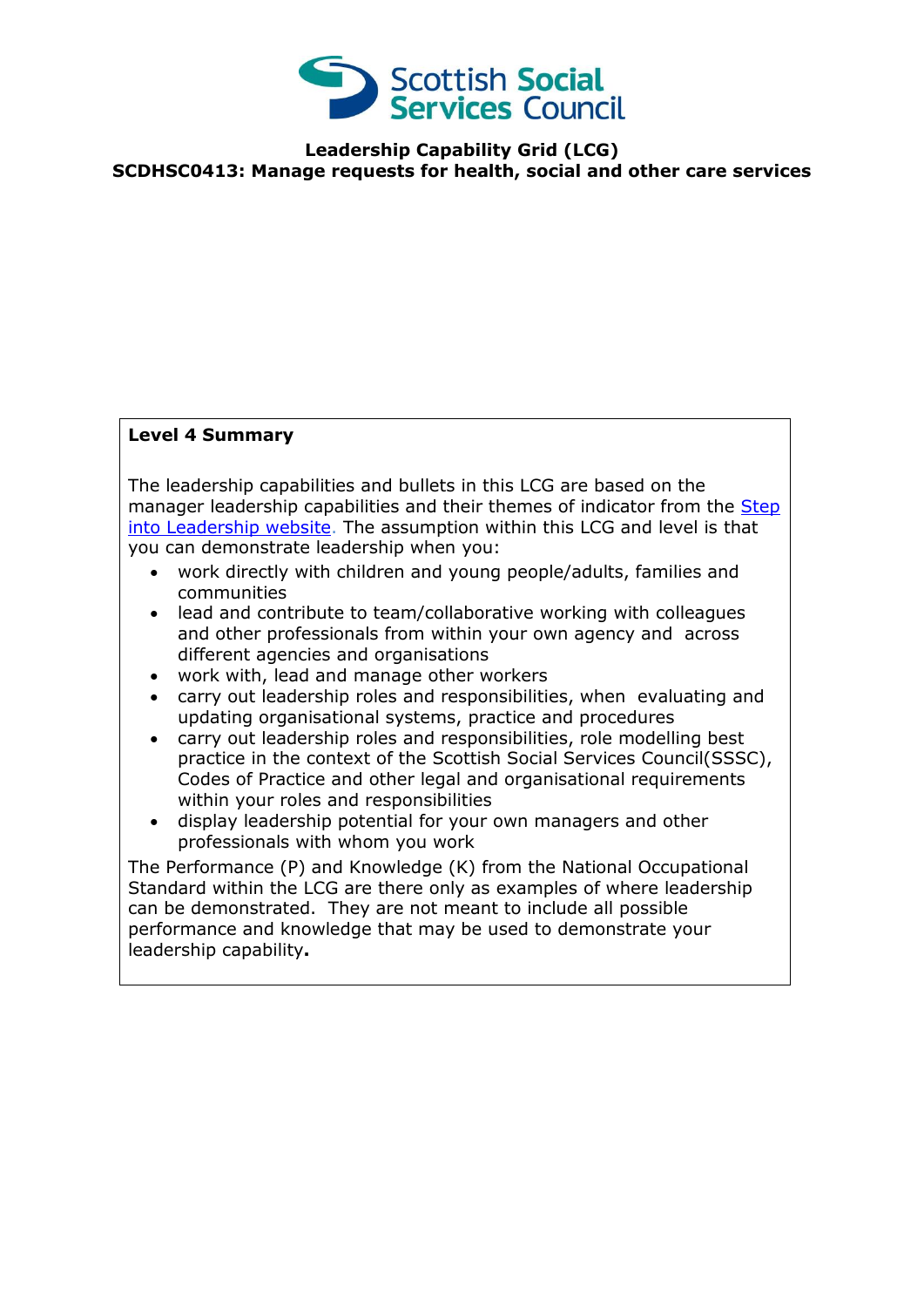

## **Leadership Capability Grid (LCG) SCDHSC0413: Manage requests for health, social and other care services**

| Leadership<br>capabilities                 | When managing requests for health, social and other care services<br>you can demonstrate leadership capabilities by:                                                                                                                                                                                                                                                                                                                                                                                                                                                                                                                                                                                                                                                                                                               |
|--------------------------------------------|------------------------------------------------------------------------------------------------------------------------------------------------------------------------------------------------------------------------------------------------------------------------------------------------------------------------------------------------------------------------------------------------------------------------------------------------------------------------------------------------------------------------------------------------------------------------------------------------------------------------------------------------------------------------------------------------------------------------------------------------------------------------------------------------------------------------------------|
| <b>Vision</b>                              | Providing a vision for those with whom you work and your organisation<br>when you:<br>• See how best to make a difference when identifying $(P1-3, 17-20, 25,$<br>27; K1-5, 11, 16, 24-25, 35-39)<br>Communicate and promote ownership of the vision when seeking extra<br>$\bullet$<br>support $(P4,6, 28; K20)$ , working with others $(P28)$ and recording and<br>reporting (P 27-37, 43, 46; K 43-46)<br>Promote public service ethos through active participation and<br>personalisation (P1, 2, 7, 8, 11, 13, 14, 15, 20-26; K 1-5, 11, 13-19;<br>28, 30), when working others and when recoding and reporting (P 27-<br>37)<br>• Thinking and planning strategically when demonstrating knowledge and<br>practice of organisational, local and national policies and procedures<br>(P26, 27, 32, 37; K6, 8-9, 26-27, 32-34) |
| Self-<br>leadership                        | Displaying self-leadership when you:<br>• Demonstrate and adapt leadership in response to changing needs and<br>preferences ( $P5,16, 20,35-36$ ; K23) and overcoming barriers ( $P20$ )<br>Improve own leadership by seeking advice $(P4, 6, 36; K20, 23)$<br>$\bullet$<br>Enabling intelligent risk taking when communicating with difficult,<br>$\bullet$<br>complex and sensitive issues ( $P$ 21-26; K15, 40-41) and protecting<br>yourself (K31)<br>Demonstrate and promote resilience when adapting practice and<br>$\bullet$<br>overcoming barriers (P5,16,18,20,35-36; K3, 4, 19, 30)<br>Challenge discrimination and oppression (P20; K 1, 4)                                                                                                                                                                            |
| <b>Motivating</b><br>and inspiring         | Motivating and inspiring others when you:<br>• Inspire people by personal example (P10, 28; K14-20)<br>• Recognise and value the contribution of others ( $P$ 4,6,36; K 9-10, 20)<br>• Support the creation of a learning and performance culture ( $P$ 4,6, 8,<br>18, 20, 23, 25, 27-28, 31; K16-20, 23; 39)                                                                                                                                                                                                                                                                                                                                                                                                                                                                                                                      |
| <b>Empowering</b>                          | Empowering people when you:<br>• Enable leadership at all levels (P1, 2, 4, 6-7, 20, 21, 25, 27, 31; K8-9;<br>$16-20)$<br>Driving the creation of a knowledge and management culture by<br>seeking and providing information to enable understanding (P4, 6, 8,<br>25, 31, 33-36; K16-20, 23; 39)<br>• Promote professional autonomy (P1-3,17-20, 25, 27; K16-20, 23-25)<br>Involve people in development and improvement (P20; K16-20)                                                                                                                                                                                                                                                                                                                                                                                            |
| <b>Collaborating</b><br>and<br>influencing | Collaborating and influencing when you:<br>• Lead partnership working ( $P4,6$ , 28; K11, 14-20)<br>Influence people (P20, 28, 33-36; K11, 14-20)<br>Understand and value the perspectives of others (P1-2, 7, 11, 15, 17-<br>$\bullet$<br>20, 25, 28, 31, 35; K8-9, 11, 14-20)                                                                                                                                                                                                                                                                                                                                                                                                                                                                                                                                                    |